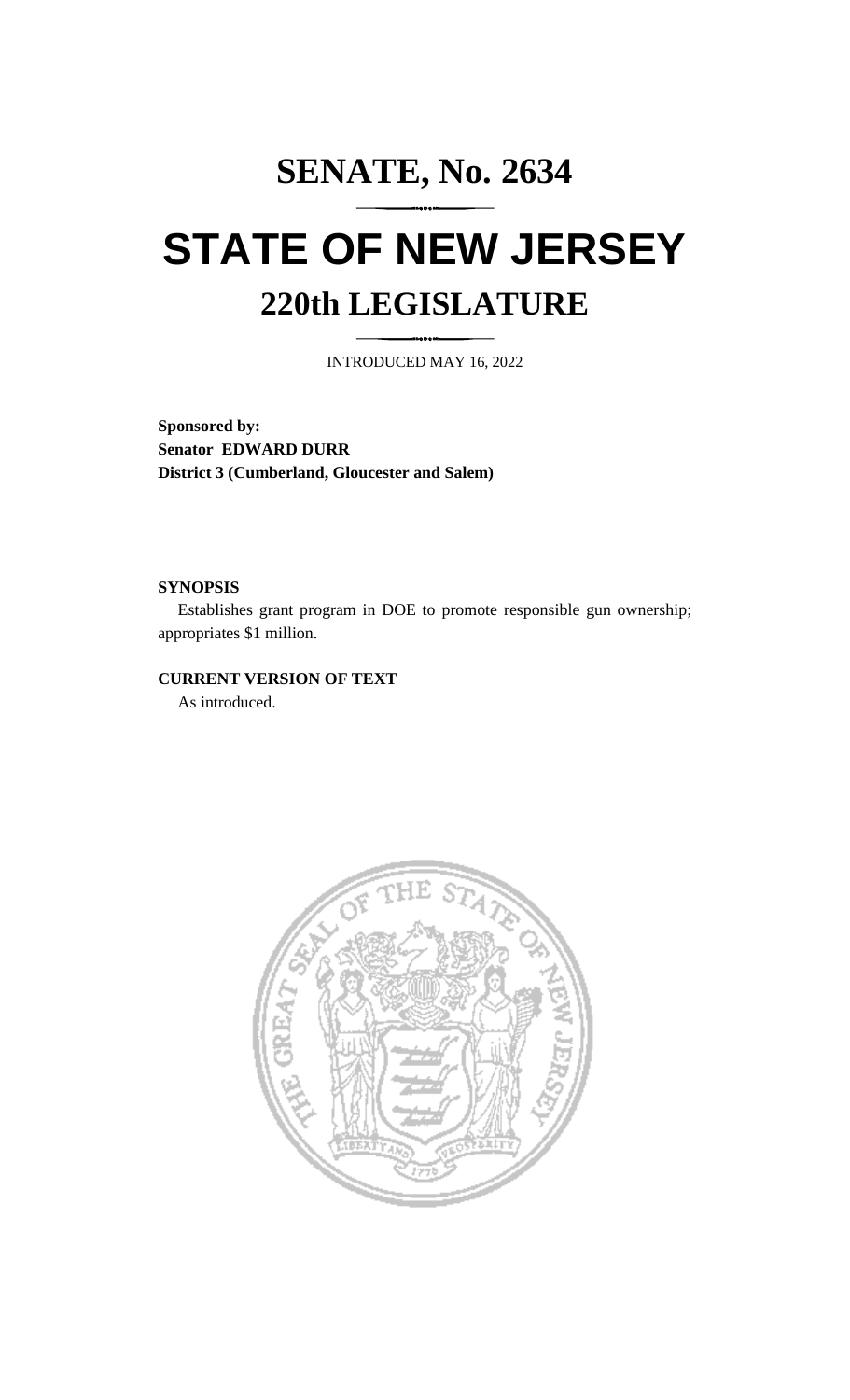## **S2634** DURR

 **AN ACT** concerning the education of students on responsible gun ownership, supplementing chapter 6 of Title 18A of the New Jersey Statutes, and making an appropriation. **BE IT ENACTED** *by the Senate and General Assembly of the State of New Jersey:* 1. a. There is established in the Department of Education a grant program to assist school districts in promoting responsible gun ownership through: (1) the provision of firearms safety courses for high school students; and (2) the establishment of student organizations for high school students interested in responsible gun ownership. b. To be eligible for consideration of a grant award under the program, a school district shall submit an application to the Commissioner of Education, in accordance with application procedures and requirements prescribed by the commissioner. c. Grants under the program shall be awarded on a competitive basis. School districts that receive a grant under the program shall use the funds to promote responsible gun ownership to high school students through the provision of firearms safety courses and the establishment of student organizations for interested students. d. Within three years after receiving a grant award under the program, a school district shall submit a report to the Commissioner of Education containing information on the use of the grant funds. 28 2. The Commissioner of Education shall submit a report to the Governor, and to the Legislature pursuant to section 2 of P.L.1991, c.164 (C.52:14-19.1), no later than four years after the establishment of the grant program established pursuant to section 1 of this act. The report shall include, but need not be limited to, information on the number of grant applicants, the number and amounts of the grant awards, information provided by school districts in the reports submitted pursuant to subsection d. of section 1 of this act, and any recommendations concerning the continuation or expansion of the grant program. 3. There is appropriated from the General Fund to the Department of Education the sum of \$1,000,000, which shall be used to fund the grants awarded pursuant to section 1 of this act. 4. This act shall take effect immediately. STATEMENT This bill establishes in the Department of Education a grant